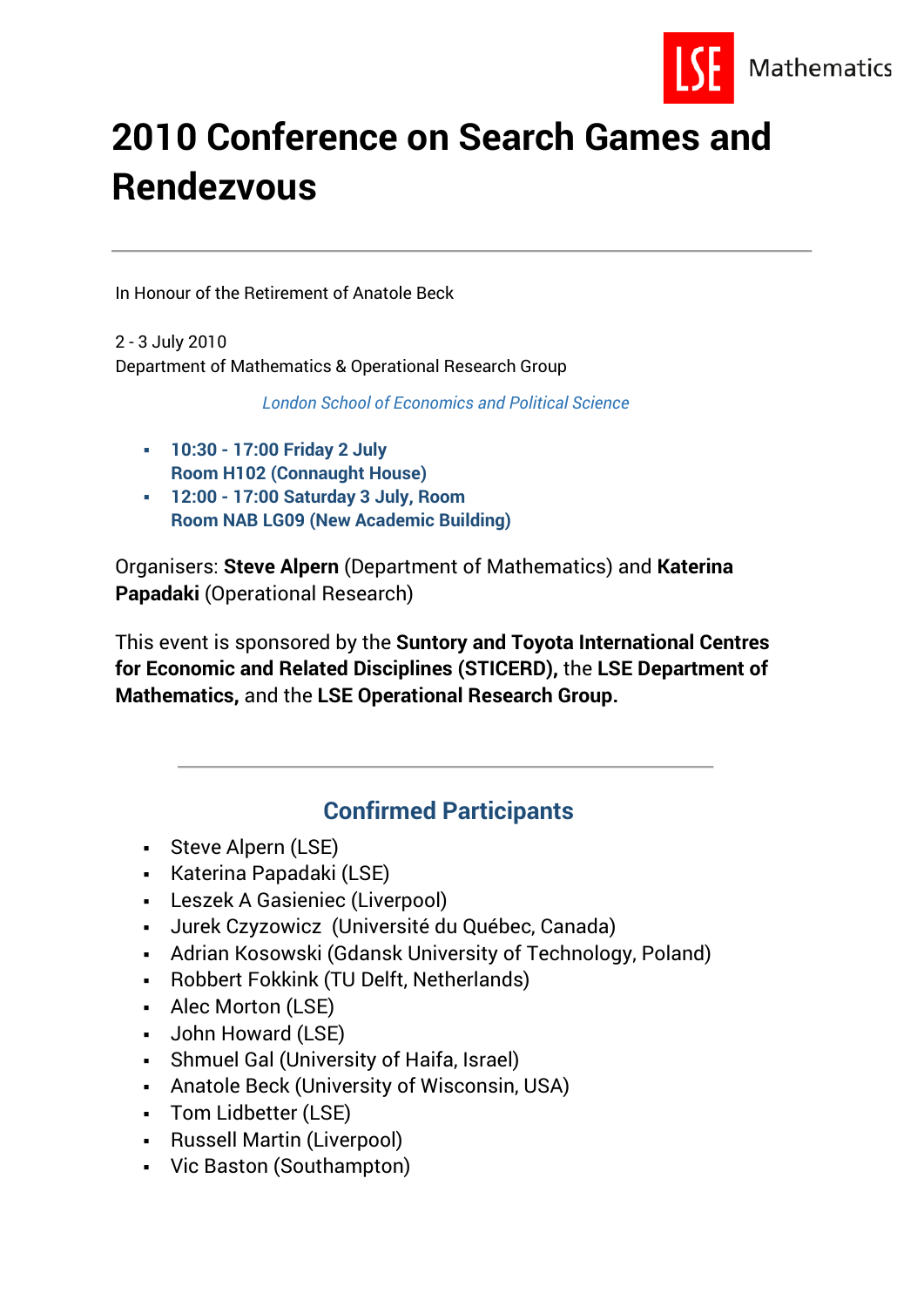## **Schedule**

## **Session 1 - Rendezvous Search Problems (Chair - Steve Alpern, LSE)**

#### **Friday 2nd June**

### **H102 Connaught House - start time 10.30**

| Time              |                                                         |
|-------------------|---------------------------------------------------------|
| $10.30 - 10.40$   | <b>Welcome</b> - Steve Alpern (Chair)                   |
| $10.40 - 11.10$   | John Howard (LSE) - Rendezvous on an Interval           |
| $ 11.10 - 11.40 $ | Adrian Kosowski - Rendezvous of mobile agents in graphs |
| $12.00 - 13.00$   | <b>Leszek A Gasieniec</b> - Two Dimensional Rendezvous  |
| $13.00 - 14.30$   | Lunch - Brunch Bowl, 4th Floor, Main Building           |

### **Session 2 - Search Games (Chair - Katerina Papadaki, LSE)**

#### **Friday 2nd June**

#### **H102 Connaught House - start time 14.30**

| Time            |                                                      |
|-----------------|------------------------------------------------------|
| $14.30 - 15.10$ | Steve Alpern - Search games on time-asymmetric trees |
| $15.20 - 15.50$ | <b>Anatole Beck</b> - Two Dimensional Search         |
| $16.00 - 16.30$ | <b>Shmuel Gal</b> - Coordinated linear search        |

## **Session 3 - Search Games (Chair - John Howard, LSE)**

#### **Saturday 3rd June**

#### **NAB LG09 New Academic Building - start time 14.00**

| Time          |                                                              |
|---------------|--------------------------------------------------------------|
| 14.00 - 14.30 | <b>Tom Lidbetter</b> - The Squirrel-Pilferer nut hiding game |
| 14.40 - 15.10 | Robbert Fokkink - Ruckle's Conjecture on Accumulation Games  |